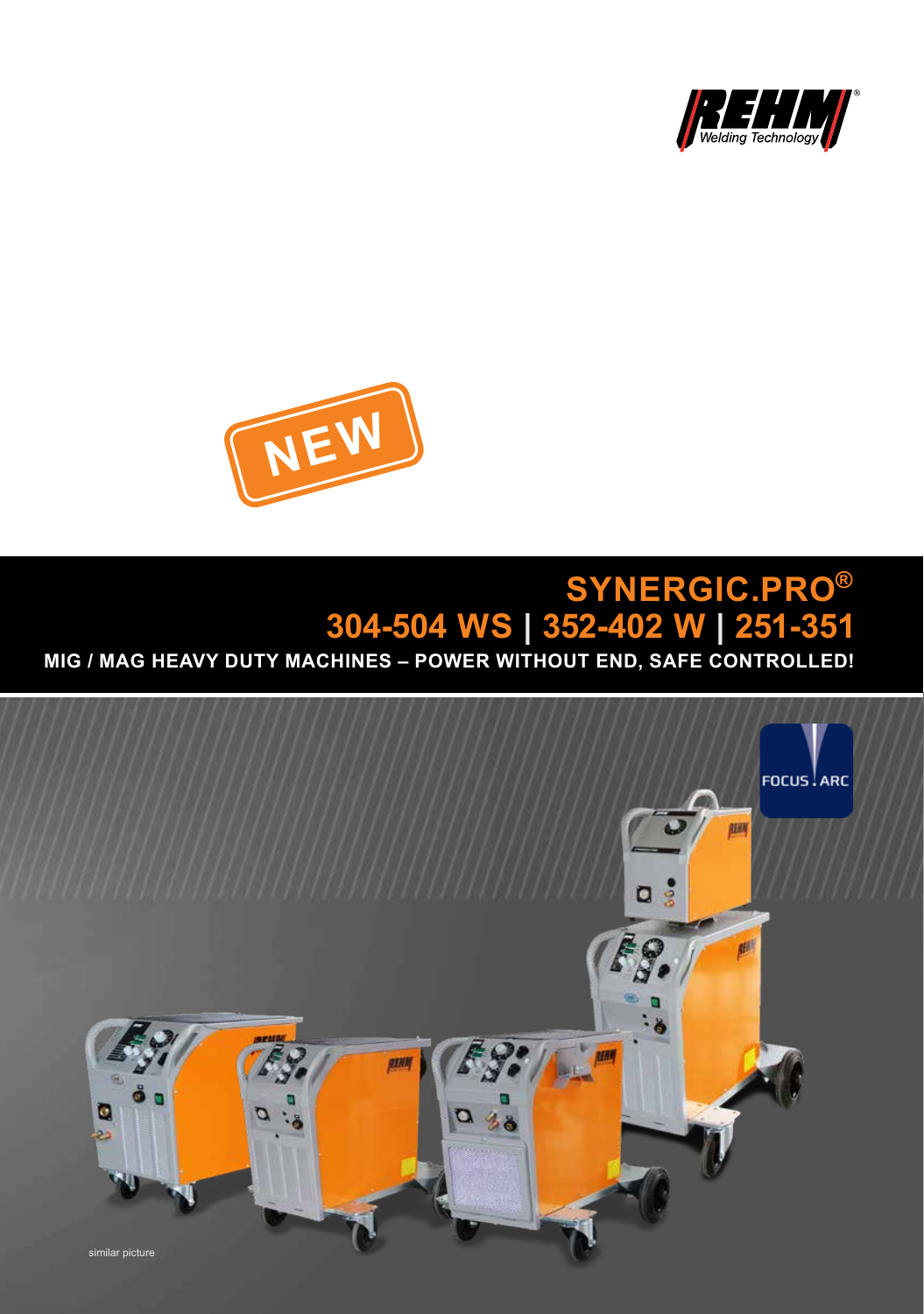# **<sup>02</sup>** The benchmark for modern MIG / MAG welding



# SYNERGIC.PRO<sup>®</sup> 304-504 WS - The "heavy duty machines" **for tough industrial use**



The REHM **FOCUS.ARC** welding process can be activated **Focused arc NEW &** on the SYNERGIC.PRO® 304 to 504 at the push of a button:

- Higher deposition rate than spray arc
- Welding with a short, powerful arc
- Safe root detection
- Safe edge detection
- Reduced undercuts

#### **Penetration stabilizer**

The SYNERGIC.PRO® detects changes in the stick-out (free wire end) and automatically corrects the arc power. That means uniform penetration in every position.

#### **Mains voltage compensation**

The SYNERGIC.PRO® automatically detects fluctuations in the mains voltage and adjusts the wire feeder automatically according to the mains voltage.

#### **Robust undercarriage**

Designed for 50 l gas bottles, with large wheels (front 160 mm, rear 250 mm)



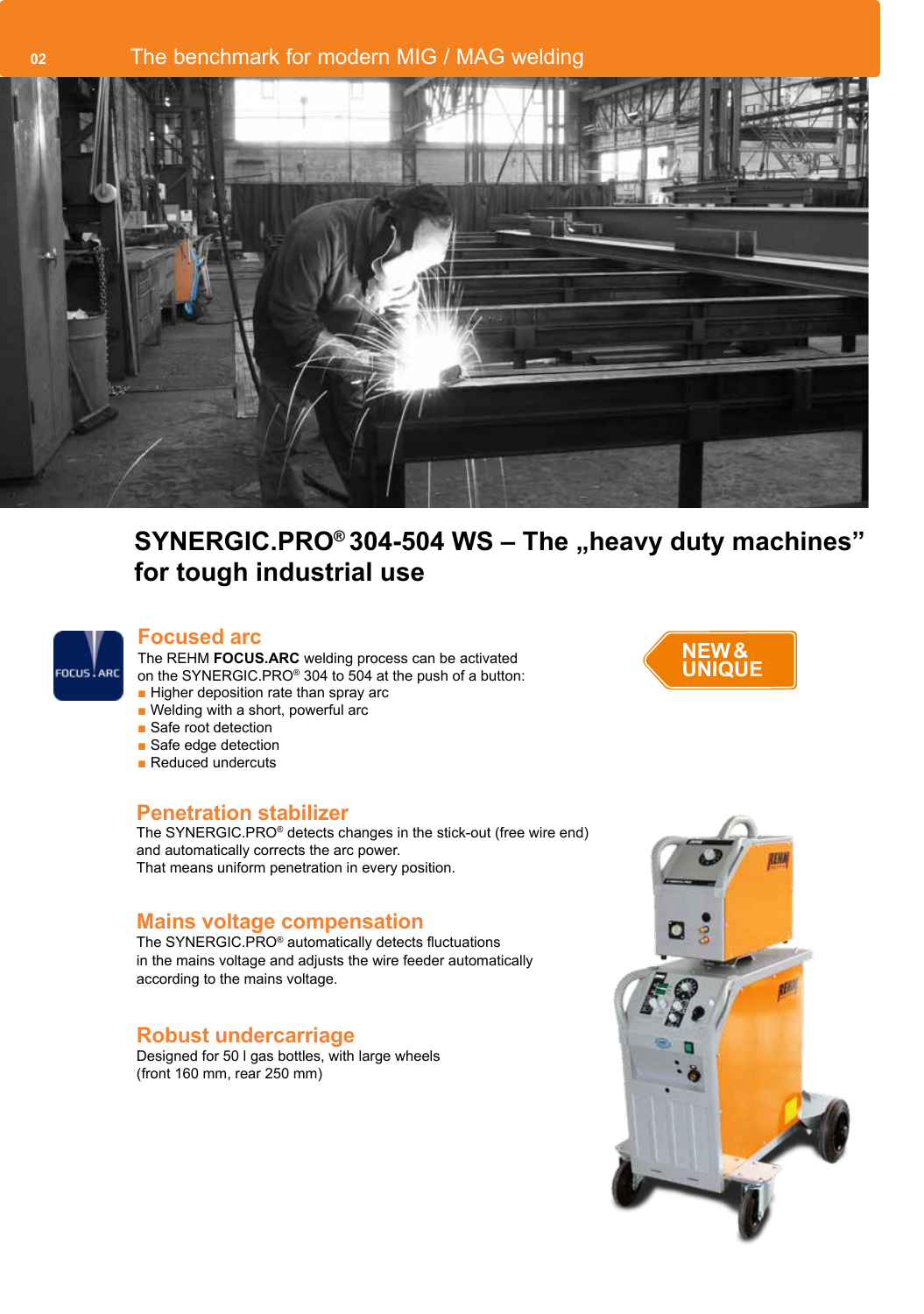

# **SYNERGIC.PRO® 251-402 W – The all-rounders for industry and craft, for thin sheet metal and medium sheet thicknesses**

#### **Welding parameter setting**

The integrated database provides the right welding parameters for all tasks.

#### **Weldable materials**

- Fe
- CrNi
- Alu
- CuSi3

#### **Welding from a sensational 15 A**

The SYNERGIC.PRO® 251 QUATTRO-MIG is particularly suitable for use in thin sheet processing from 15 A welding current. Thanks to the special synergy programs and SDI technology.

#### **Internal regulation**

The internal regulation is also decisive for a stable arc, which depends primarily on the welding transformer and welding choke. The SYNERGIC.PRO® series has transformers and chokes specially designed for the respective power range. The fine tuning is done by SDI and the process parameters that are assigned to each setting.

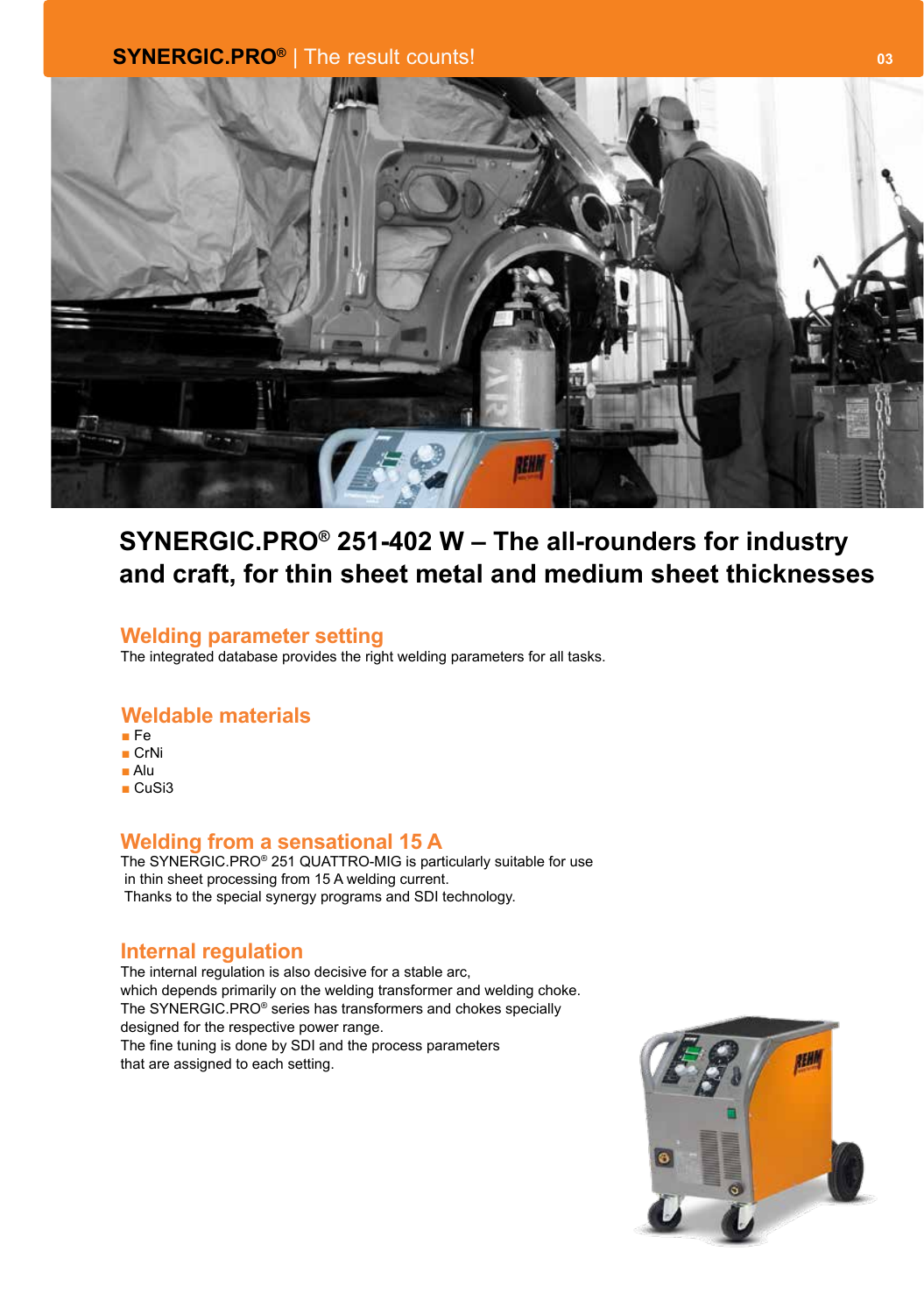# **SYNERGIC.PRO® – MIG / MAG welding with the best in its class!**

**Find the right performance class for you and experience**  the best "heavy duty machines" for MIG / MAG welding.

#### **Heavy duty machines for tough industrial use**

#### **SYNERGIC.PRO® 304, 404, 504**

- Water-cooled, gas-cooled
- Compact or with a separate feed case

**The all-rounders for industry and craft, for thin sheet metal and medium sheet thicknesses**



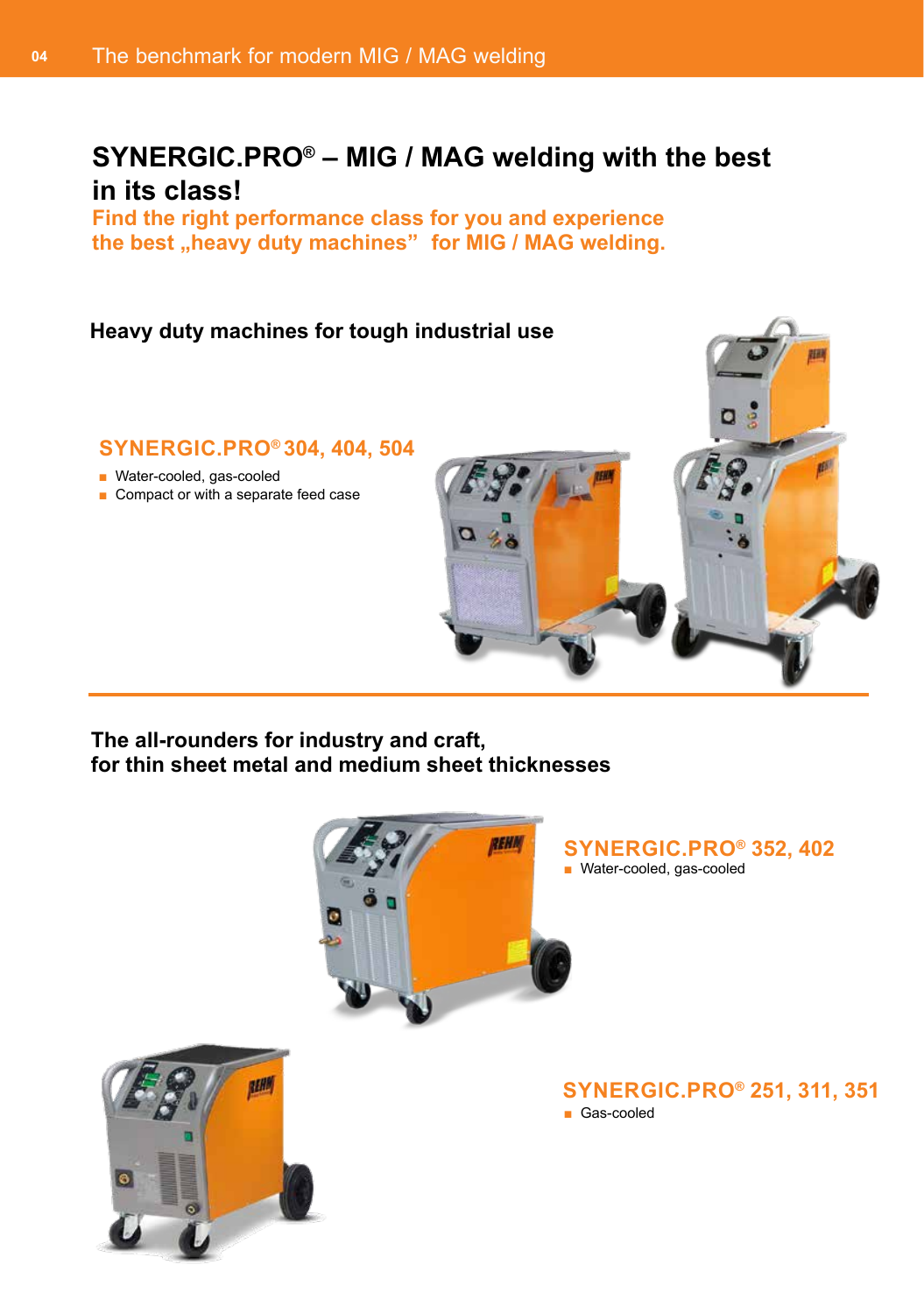# **Equipment scope of the SYNERGIC.PRO® series**

**There is the right machine for every requirement, with the always suitable equipment.**

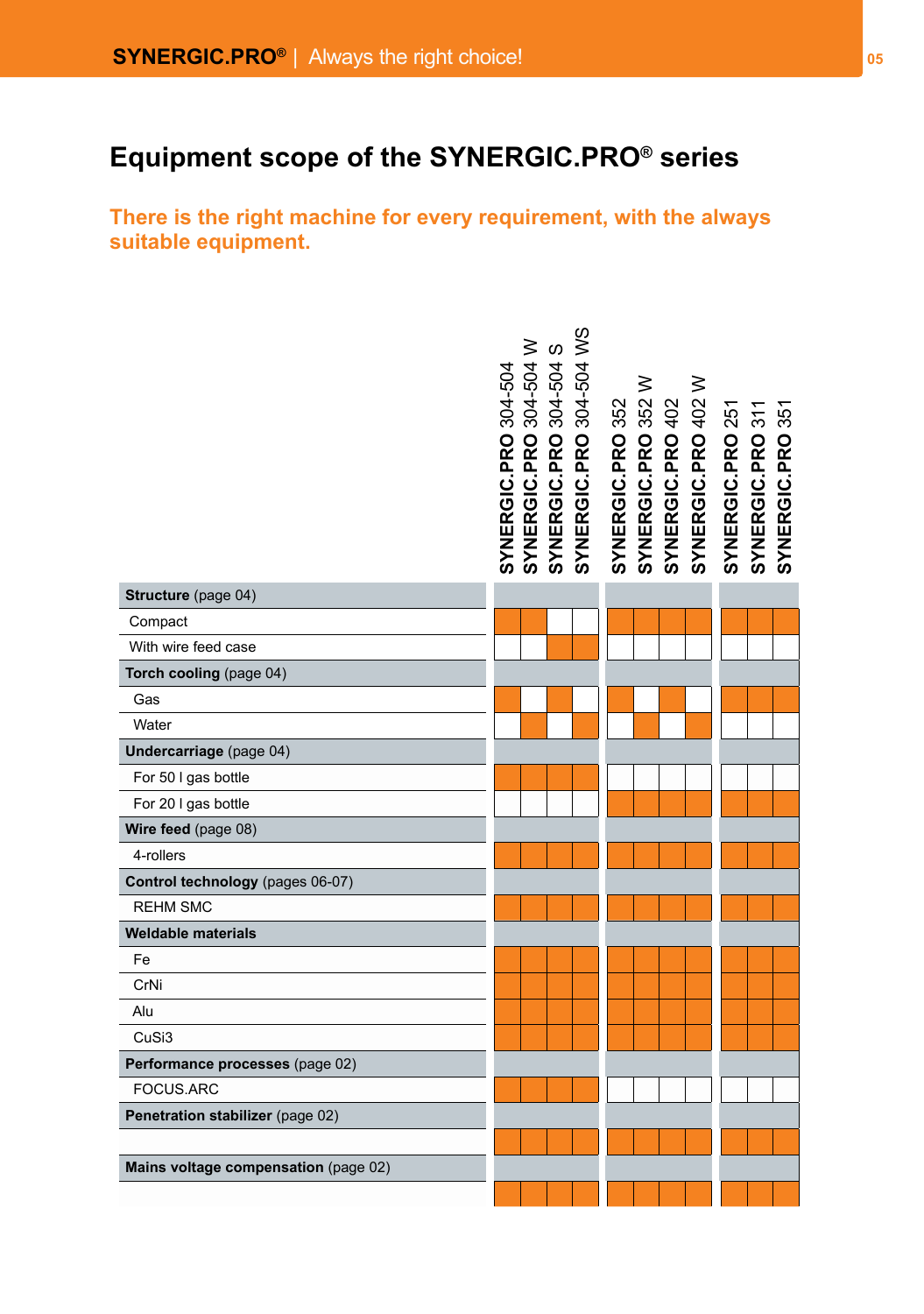# **SYNERGIC.PRO® – The only MIG / MAG efficiency class with SMC®**

#### **Just weld - SMC® technology does the rest!**

- More power with absolutely robust and proven technology
- With an extended range of types
- Best price-performance ratio
- With the revolutionary Smart Machine Control (SMC<sup>®</sup>)

#### **The superordinate machine control concept from REHM**



#### **SMC® (Smart Machine Control)**

An intelligent, higher level machine control concept. SMC® leads to excellent welding results and makes operation not only easy, but also safe.

#### **SDI (Stepless Dynamic Induction)**

Stepless, electronic welding choke with ultra-fast control for excellent ignition properties and an extremely stable arc.

## **RSC® (Realtime Speed Control)**

Real time monitoring and high precision regulation of the wire feed speed with digital signal transmitter for constant wire feed.

#### **CCM (Characteristic Curve Memory)**

Integrated welding parameter database with concentrated expert knowledge.

## **RMI (REHM Machine Interface)**

Fast and safe setting of the welding parameters with easy handling.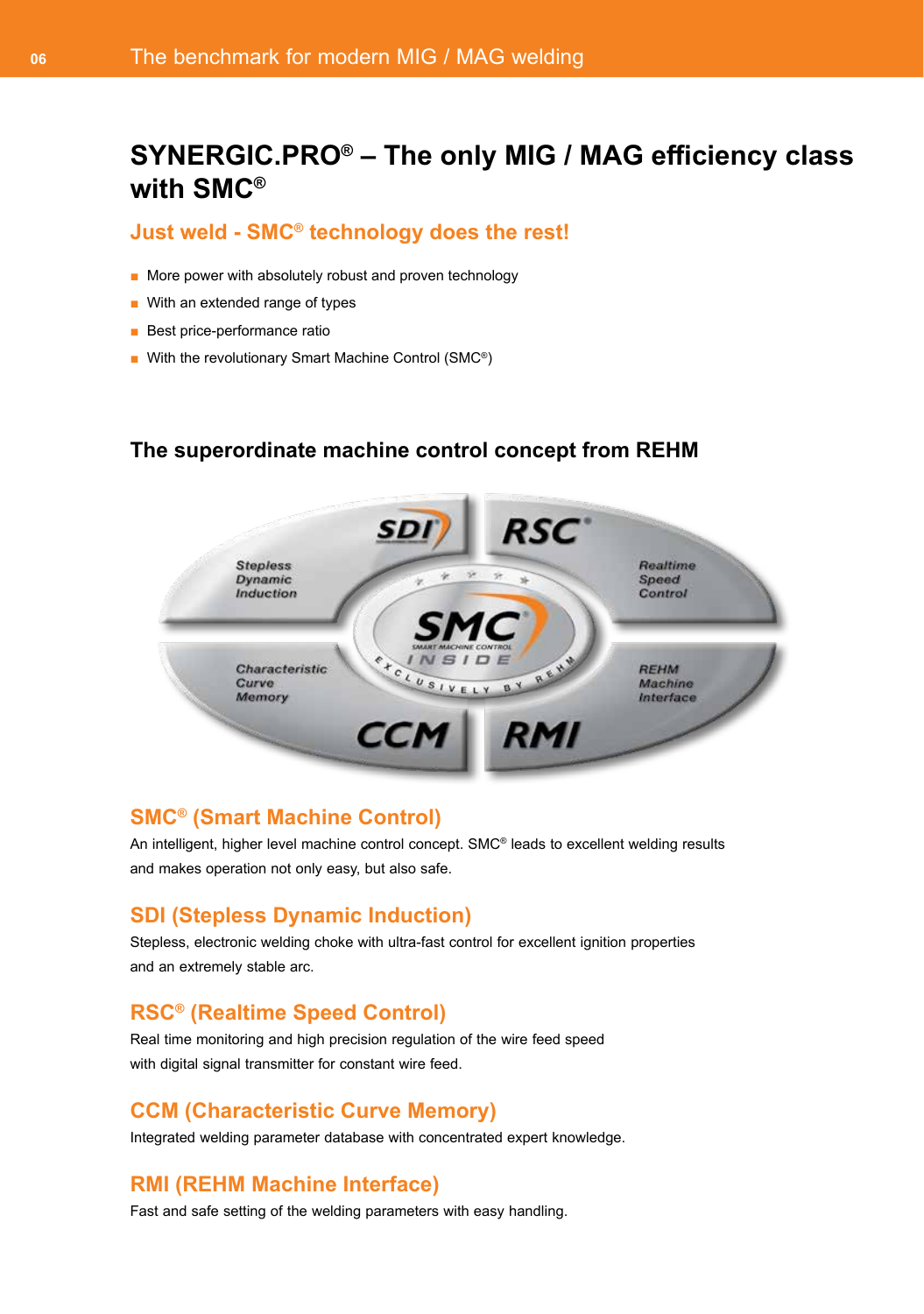## **CONTROL PANEL RMI (REHM MACHINE INTERFACE)**

## **The fastest and safest way to set the correct welding parameters.**







8

Stepless arc strength regulation (SDI® technology)

Coarse step switch



REHM FOCUS.ARC Switching on / off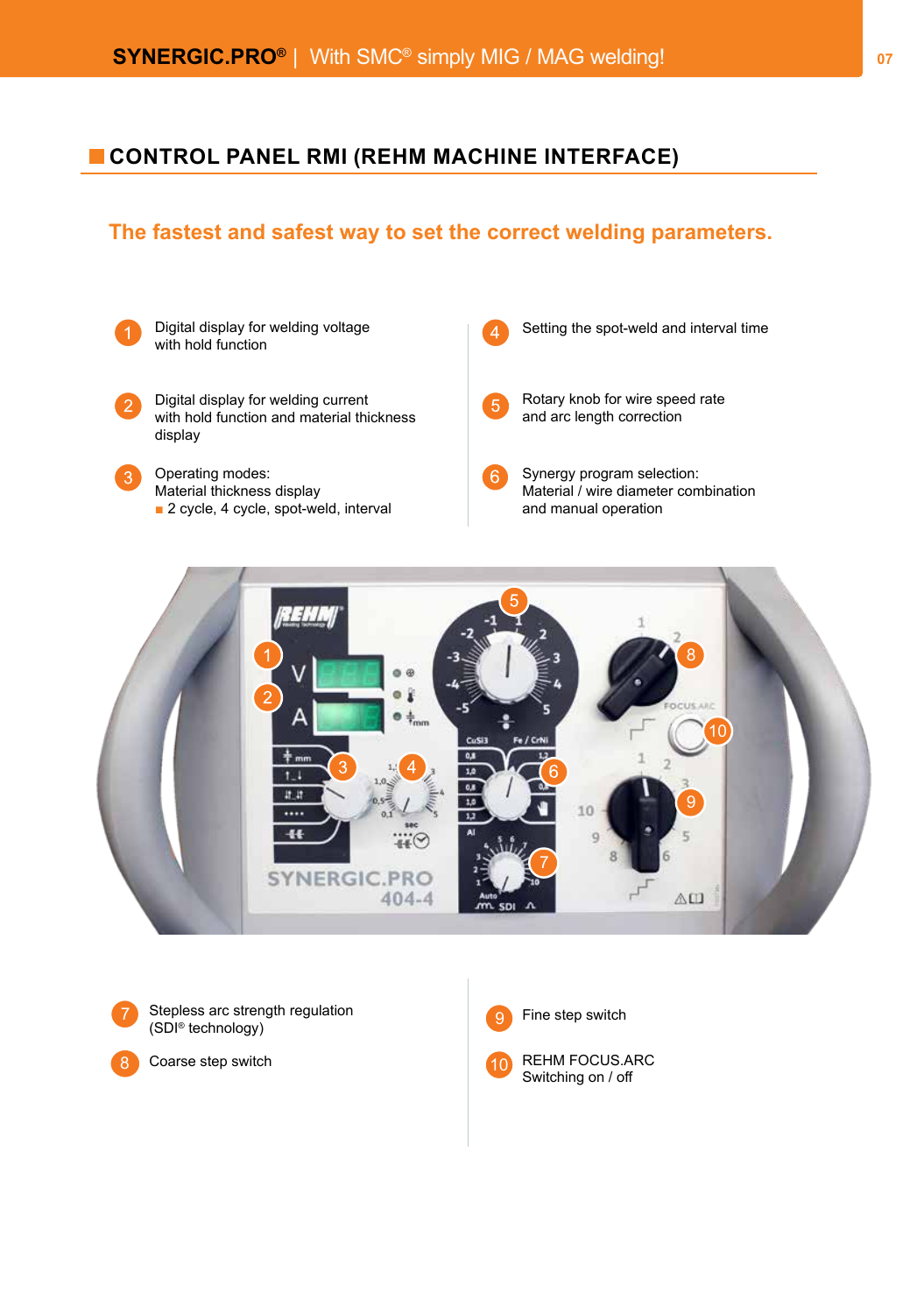# **Pure reliability**

#### **Proven technology**

All device parts of the SYNERGIC.PRO® series, right down to the smallest screw, have been tested in sophisticated endurance tests for tough use.

A factory guarantee of three years is therefore a matter of course for us.

#### **Safe ignition**

The REHM automatic creep function controls the wire feed rate until the ignition of the arc. At the same time, the ignition process is considerably improved by the optimized setting of the electronically regulated choke. The creep speed can also be adjusted manually if required.

#### **Low noise emission**

The optimum housing construction and the standby switch for fan and water pump ensure pleasant, low noise continuous use.

#### **No sticking**

The controlled wire feed control ensures a constant wire length end automatically the correct wire free burn time guaranteed. This prevents it from sticking to the workpiece or the contact tip. If necessary, the wire free burning time can also be changed manually.

#### **Even wire feed**

A powerful, digitally controlled feed motor ensures sufficient power in the wire drive.

All SYNERGIC.PRO® devices have a 4 roller precision feed system. The conveyor rollers can easily be changed without tools.



#### **Easy to use wire feed case**

Although the wire feed case sits securely on the power source, it can be rotated easily. It goes without saying that it can be easily removed with a handle without any tools and can also be used with mounted trolley (optional).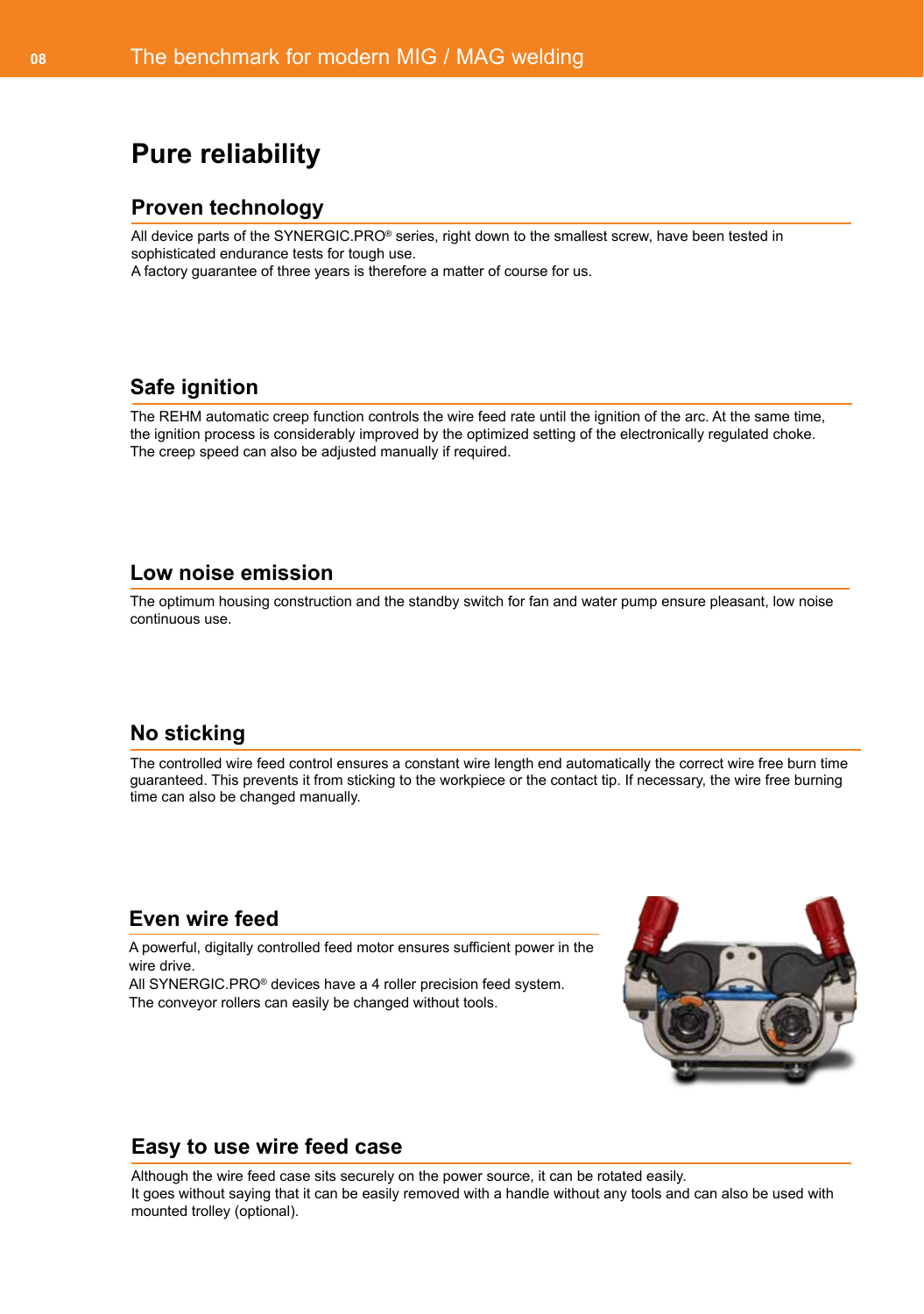## **Easily maneuverable**

Thanks to the robust chassis with large, smooth running wheels, the devices can be easily maneuvered and transported in the workshop and on the construction site. They are also suitable for crane or forklift transport (304, 404, 504).

#### **Intermediate hose packages**

The SYNERGIC.PRO® intermediate hose packages come with a robust metal strain relief as standard attached to the feed case. All media and control lines can be changed without tools.



#### **Individual adaptation**

With the possible options and retrofittable equipment, turn our welding machines into your individual machine.



#### **Suitable accessories**

Achieve the best welding results with REHM original accessories.

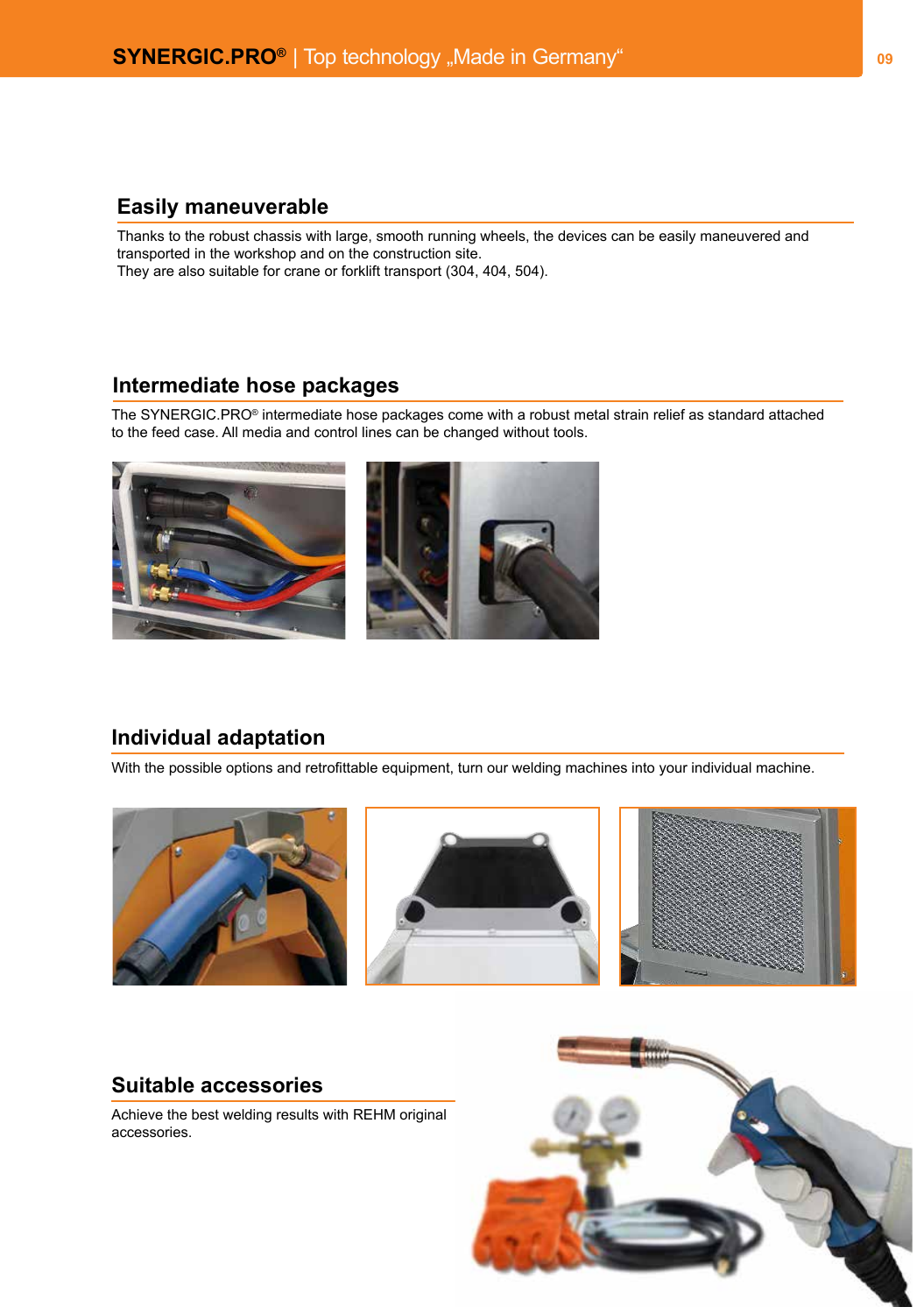# **SYNERGIC.PRO® 304 to 504 WS**

| <b>TECHNICAL SPECIFICATIONS</b>       |     | 304                           | 404     | 504     |  |  |  |
|---------------------------------------|-----|-------------------------------|---------|---------|--|--|--|
| Setting range                         | [A] | 40-300                        | 40-400  | 40-500  |  |  |  |
| Duty cycle (ED) at Imax.<br>[%]       |     | 40                            |         |         |  |  |  |
| Weld current at 100 % ED              | [A] | 180                           | 260     | 320     |  |  |  |
| Open-circuit voltage                  | [M] | 17-37                         | 18-45   | 18-51   |  |  |  |
| Switching steps                       |     | 10                            | 20      | 30      |  |  |  |
| Wire feed                             |     | 4 rollers                     |         |         |  |  |  |
| Mains connection                      | [V] | $3 \times 400$                |         |         |  |  |  |
| Fuse                                  | [A] | 32                            |         |         |  |  |  |
| Torch cooling                         |     | gas / water                   |         |         |  |  |  |
| Protection type                       |     | IP 23                         |         |         |  |  |  |
| Welding cable socket<br>[mm]          |     | 13                            |         |         |  |  |  |
| Weight<br>[kg]                        |     |                               |         |         |  |  |  |
| Compact gas-cooled                    |     | 104                           | 128     | 133     |  |  |  |
| Compact water-cooled (W)              |     | 117                           | 141     | 146     |  |  |  |
| Gas-cooled with wire feed unit (S)    |     | 120                           | 144     | 149     |  |  |  |
| Water-cooled with wire feed unit (WS) |     | 133                           | 157     | 162     |  |  |  |
| <b>Dimension LxWxH</b><br>[mm]        |     |                               |         |         |  |  |  |
| Compact                               |     | 1,040 x 560 x 850             |         |         |  |  |  |
| With wire feed unit                   |     | 1,040 x 560 x 1,400           |         |         |  |  |  |
| Gas-cooled                            |     | 1122200                       | 1122210 | 1122220 |  |  |  |
| Gas-cooled with wire feed unit (S)    |     | 1122201                       | 1122211 | 1122221 |  |  |  |
| Water-cooled (W)                      |     | 1122202<br>1122212<br>1122222 |         |         |  |  |  |
| Water-cooled with wire feed unit (WS) |     | 1122203                       | 1122213 | 1122223 |  |  |  |

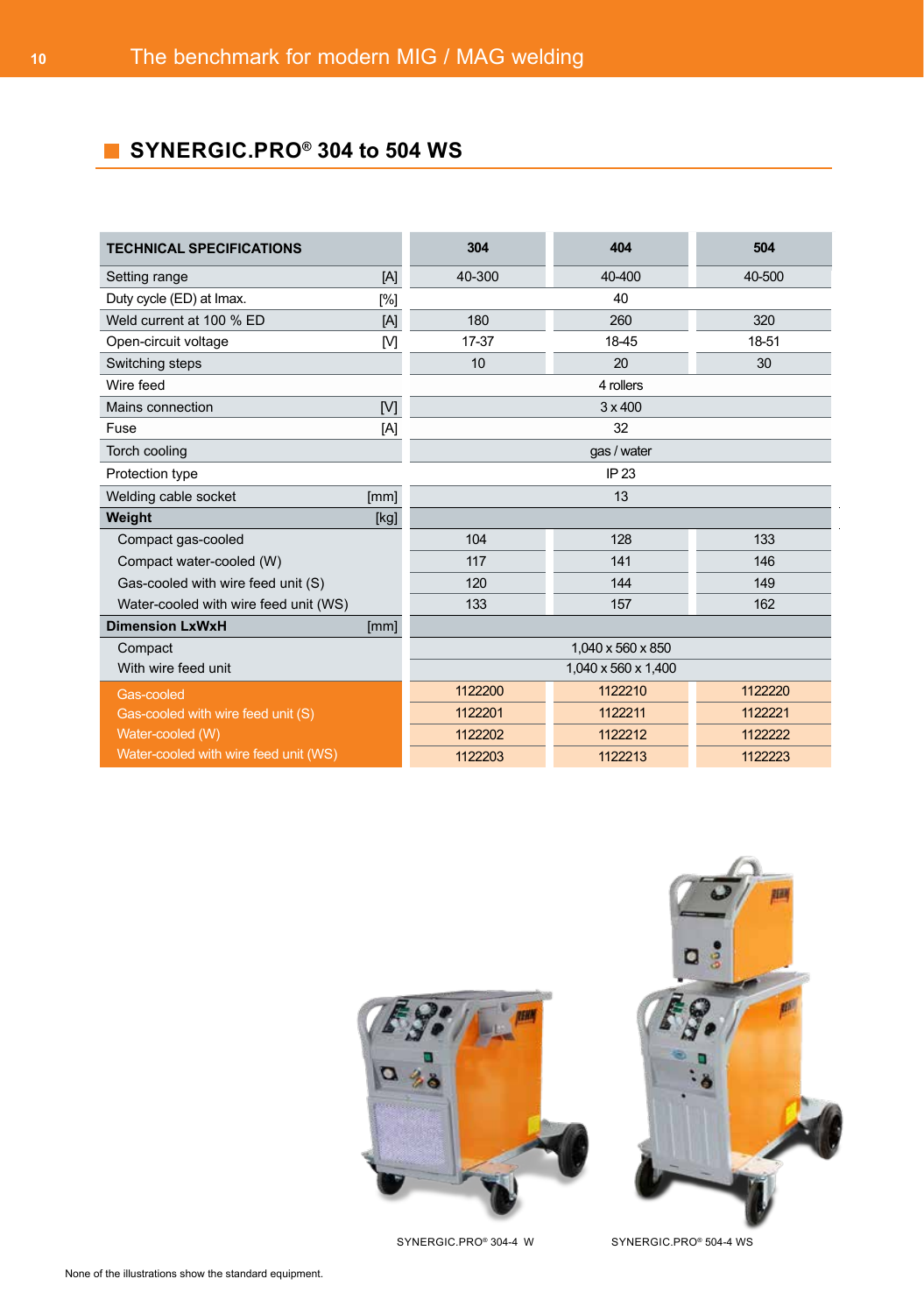# **B** SYNERGIC.PRO<sup>®</sup> 251 to 402 W

| <b>TECHNICAL SPECIFICATION</b> |      | 251                | 311     | 351            | 352             | 402     |  |
|--------------------------------|------|--------------------|---------|----------------|-----------------|---------|--|
| Setting range                  | [A]  | 15-250             | 35-300  | 35-350         |                 | 40-400  |  |
| Duty cycle (ED) at Imax.       | [%]  | 35                 |         |                |                 |         |  |
| Welding current at 100 % ED    | [A]  | 140                | 185     | 210<br>260     |                 |         |  |
| Open-circuit voltage           | [M]  | 15-39              | 17-40   | 18-45<br>17-42 |                 |         |  |
| Switching steps                |      | 10 <sup>1</sup>    |         |                | 12              | 20      |  |
| Wire feed                      |      | 4 rollers          |         |                |                 |         |  |
| Mains connection               | [V]  | $3 \times 400$     |         |                |                 |         |  |
| Fuse                           | [A]  | 16                 |         |                | 32              |         |  |
| Torch cooling                  |      | gas / water<br>gas |         |                |                 |         |  |
| Protection type                |      | IP 21              |         |                |                 |         |  |
| Welding cable socket           | [mm] | 13                 |         |                |                 |         |  |
| Weight                         | [kg] |                    |         |                |                 |         |  |
| Compact gas-cooled             |      | 64                 | 68      | 69             | 72              | 78      |  |
| Compact water-cooled (W)       |      |                    |         |                | 85              | 91      |  |
| <b>Dimension LxWxH</b>         | [mm] |                    |         |                |                 |         |  |
| Compact                        |      | 800 x 330 x 620    |         |                | 877 x 357 x 660 |         |  |
| Gas-cooled                     |      | 1031125            | 1031126 | 1031127        | 1031130         | 1031135 |  |
| Water-cooled (W)               |      | ٠                  | -       |                | 1031131         | 1031136 |  |





SYNERGIC.PRO® 351-4 SYNERGIC.PRO® 402-4 W